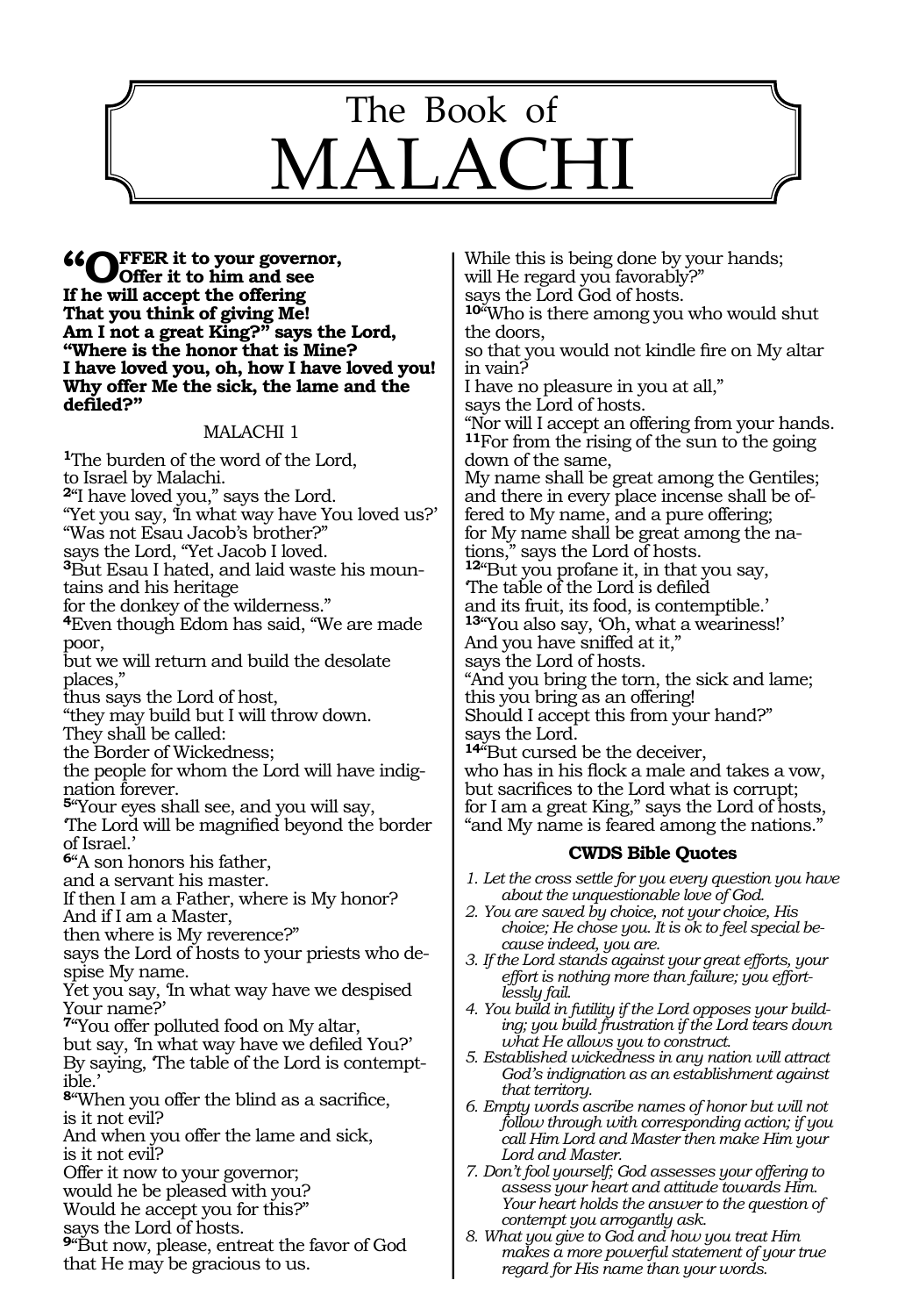- *9. It is deceptive to say you honor the Lord when what you bring to honor the Lord is a show of contempt for Him.*
- *10. Let your respect for your governor govern the attitude of your offering to the Lord. If your governor will not accept it then do not present it, or you lower God below your earthly governor.*
- *11. Your verbal statement of love to God is tempered by the tangible offering you bring to Him; if God takes no pleasure in your offering He will take no pleasure in you.*
- *12. Deception is giving half-heartedly and expecting whole-hearted reception from God.*
- *13. God's name will be exalted among the nation by you or without you; exalt His name by your generous giving to spread the word to the nations.*

## **PRAYER POINTS**

- Lord Jesus, I resign all my questions to the undebatable argument of the cross. Thank You for choosing me and making me special to You. Amen.
- Father God, I want nothing more than for You to be on my side; I will build my relationship with You as the foundation of my life. Amen.
- Let every wickedness in this nation be uprooted, in the name of Jesus.
- Righteous Lord, I will treasure my words to fulfil them so that my words can be valuable to You, to me, and to others. Amen.
- My Father in heaven, I refuse to honor any person or position above You. Amen.
- Lord I will honor You with my offering; I want You to be pleased with me; I refuse to deceive myself into lowering Your great image. Amen.
- Most kind and loving God; let the hearts of Christians all over the world agree with the most precious gift You gave to man, by giving unreservedly to the spreading of the gospel. Amen.

**How would you like to have your bless- ing cursed? Or is it already done? Would you rather have His covenant of peace and life? Then be faithful to your own wife, For God hates divorce. Never call evil good, or wrong, right! God blesses marriage union For Godly children are His delight.**

#### MALACHI 2

**<sup>1</sup>**"And now, O priests, this commandment is for you. **<sup>2</sup>**If you will not hear, and if you will not take it to heart, to give glory to My name," says the Lord of hosts, on you I will send a curse, and I will curse your blessings. Yes, I have already cursed them, because you do not take it to heart. **<sup>3</sup>**"Behold I will rebuke your descendants, and spread refuse on your faces, the refuse of your solemn feasts, and they will take you away with it. **<sup>4</sup>**Then you shall know that I have sent this commandment to you, that My covenant with Levi may continue," says the Lord of hosts.

**<sup>5</sup>**"My covenant was with him, as a covenant of life and peace,

and I gave them to him that he might fear Me; so he feared Me

and was reverent before My name.

**<sup>6</sup>**The law of truth was in his mouth, and on his lips, injustice was not found.

He walked with Me in peace and equity,

and turned many away from iniquity.

**7**"For the lips of a priest should keep knowledge,

and the people should seek the law from his mouth;

for indeed he is the messenger of the Lord of hosts.

**<sup>8</sup>**But you have departed from the way. You have caused many to stumble at the law. You have corrupted the covenant of Levi," says the Lord of hosts.

**<sup>9</sup>**"Therefore I also have made you contemptible and base before all the people,

because you have not kept My ways, but you have shown partiality in the law."

**<sup>10</sup>**Do we not all have one Father?

Has not one God created us?

Why do we deal treacherously with each other, by profaning the covenant of the fathers?

**<sup>11</sup>**Judah has dealt treacherously and an abomination has been committed in Israel and in Jerusalem,

for Judah has profaned the holy institution of the Lord that He loves;

and has married the daughter of a foreign god. **<sup>12</sup>**May the Lord cut off from the tents of Jacob the man who does this, being awake and aware,

master and scholar alike,

yet who brings an offering to the Lord of hosts! **<sup>13</sup>**And this is the next thing you do,

you cover the altar of the Lord with tears, with weeping and crying;

so that He does not regard the offering any- more,

nor does He receive it with goodwill from your hands.

**<sup>14</sup>**Yet you say, "Why, for what reason?" Because the Lord has been a witness between you and the wife of your youth,

with whom you have dealt treacherously; yet she is your companion and your wife by covenant.

**<sup>15</sup>**"But did He not make them one? Having a remnant of the Spirit?

And why, therefore, one?

He seeks godly offspring.

Therefore take heed to your spirit,

and let none deal treacherously with the wife of his youth.

**<sup>16</sup>**"For the Lord God of Israel says, that He hates divorce,

for it covers one's garment with violence." says the Lord of hosts.

"Therefore, take heed to your spirit,

that you do not deal treacherously."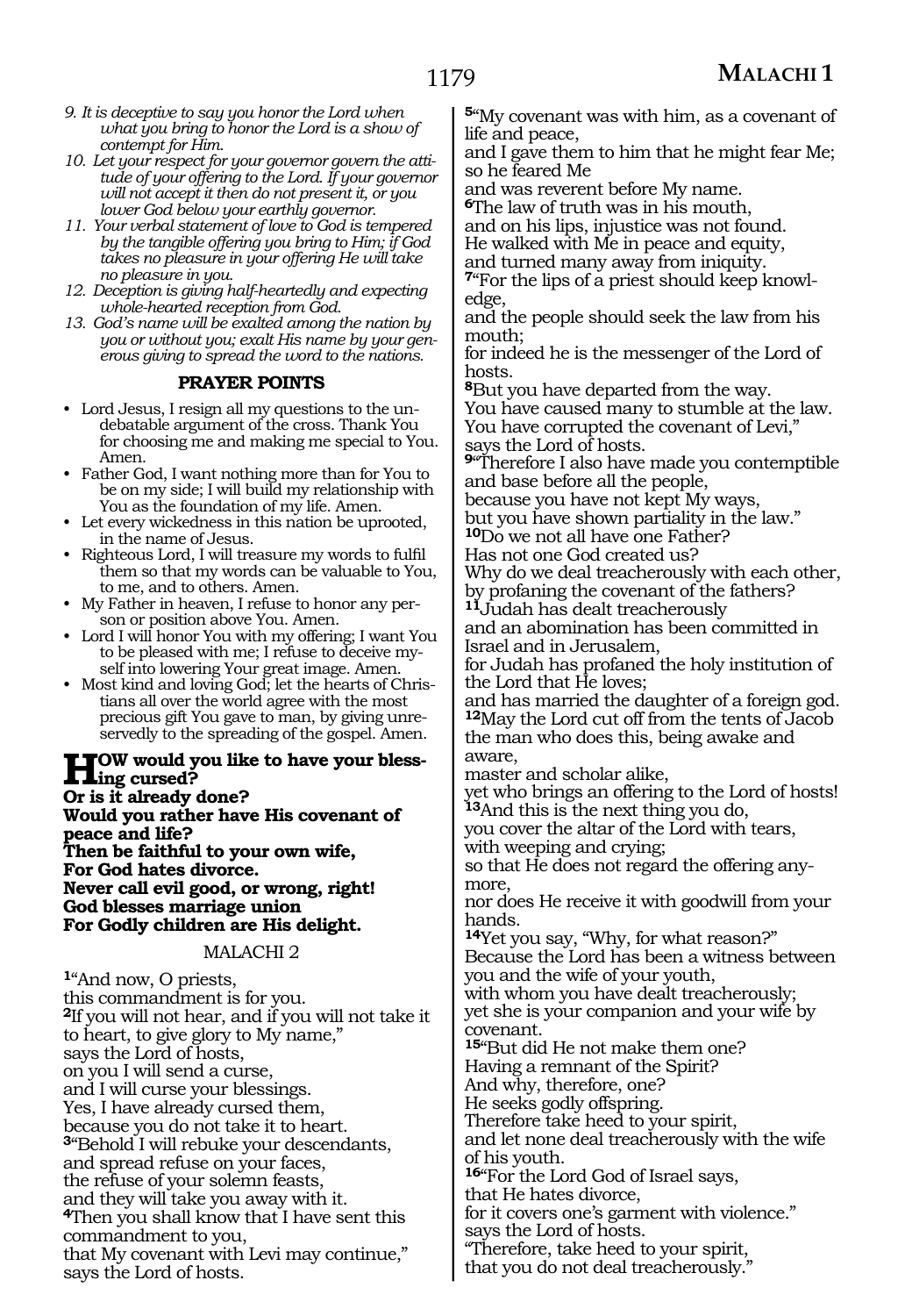# **MALACHI 2**

**<sup>17</sup>**You have wearied the Lord with your words; yet you say, "In what way have we wearied Him?"

In that you say, "Everyone who does evil is good in the sight of the Lord, and in them He delights,"

or, "Where is the God of justice?"

## **CWDS Bible Quotes**

- *1. It is best not to be blessed than to have your blessing cursed; for you will be left with so much less without a blessing and with a curse.*
- *2. If you refuse to glorify God on your assignment here; God will refuse to give you His glory, but will instead spread refuse on your face.*
- *3. God gives you His covenant to bring you near to Him, because you are dear to Him, but above all, that you will fear Him.*
- *4. The Levitical priesthood has been upgraded to a royal priesthood and has been transferred from a tribe to an entire nation, a holy nation; we are a kingdom of priests.*
- *5. We are messengers of the Lord designated to keep knowledge and to be ready always with the word of God.*
- *6. Contempt for the word of God will make you contemptible before God and man.*
- *7. We are commanded to be united in heart and one in spirit because we all have just one Father and one God.*
- *8. You cover your garment with violence when you tread the pathway of divorce; if pleasing God is your intention divorce is not an option; God hates divorce.*
- *9. Your faith must extend to your marriage and your sacrifice to its restoration.*
- *10. Create the environment in your home of love, healing, forgiveness, obedience to God and intentional training to give God what He desires, Godly offspring.*
- *11. The multiplication of Godly offspring is the blessings that echo down from creation throughout time; it is the charge and the challenge of every believer to wrestle the generations from the devil starting with our own.*

## **PRAYER POINTS**

- King of Glory, thank You for the blessings of Abraham appropriated to me by the sacrifice of Your Son; I treasure this gift with my life. I refuse to do anything to have my blessing cursed, in the name of Jesus.
- Thank You Father that You have appropriated to me royalty through Jesus Christ and You have torn the veil to give me access to the mercy seat. Thank You for breaking every barrier to reside in me. Amen.
- My tongue shall be the pen of a ready writer, I will meditate in Your word, Father, and memorize it so I may keep knowledge and be ready always with Your word. Amen.
- Let the spirit of divorce and casual marriage be fanned away from this nation by the blood of Jesus.
- Let the hearts of fathers and mothers be stirred within them to live exemplary lifestyles before their children, and to be selfless in presenting them to the Lord as Godly offsprings, in the name of Jesus.

**Bring all your tithes and offerings into His house!**

**Will a man rob God? Oh, say, will you be cursed?**

**Prove the Lord with your giving; see Him pour you out a blessing;** 

**Windows of heaven are open; let the fire do the work!**

**When He makes up His jewels, do not be left out!**

## MALACHI 3

**<sup>1</sup>**"Behold, I send My messenger, and he will prepare the way before Me. And the Lord whom you seek will come to His temple suddenly, even the Messenger of the covenant in whom you delight.

Behold, He shall come," says the Lord of hosts.

**<sup>2</sup>**"But who can endure the day of His coming? And who can stand when He appears? For He is like a refiner's fire and a launderer's soap.

**<sup>3</sup>**He will sit as a refiner and a purifier of silver. He will purify the sons of Levi,

and purge them as gold and silver,

that they may offer to the Lord God an offering in righteousness.

**<sup>4</sup>**"Then the offering of Judah and Jerusalem will be pleasant to the Lord, as in the former days of old, as in the former years.

**<sup>5</sup>**"And I will come near to you for judgment. I will be a swift witness against sorcerers, against adulterers,

against those who swear falsely,

against those who exploit their employees in their wages,

against those who oppress the widow and fatherless,

and against those who turn away the stranger;

because they do not fear Me," says the Lord of hosts.

**<sup>6</sup>**"For I am the Lord, I do not change; therefore you are not consumed, O sons of Jacob.

**<sup>7</sup>**"Yet from the days of your fathers,

you have gone away from My ordinances, and have not kept them.

Now return to Me and I will return to you," says the Lord of hosts.

"But you said, 'In what way shall we return?' **<sup>8</sup>**"Will a man rob God?

Yet you have robbed Me!

But you say, 'How have we robbed You?'

In the tithes and offerings. **<sup>9</sup>**"You are cursed with a curse,

for you have robbed Me,

even this whole nation.

**<sup>10</sup>**"Bring all the tithes into the storehouse,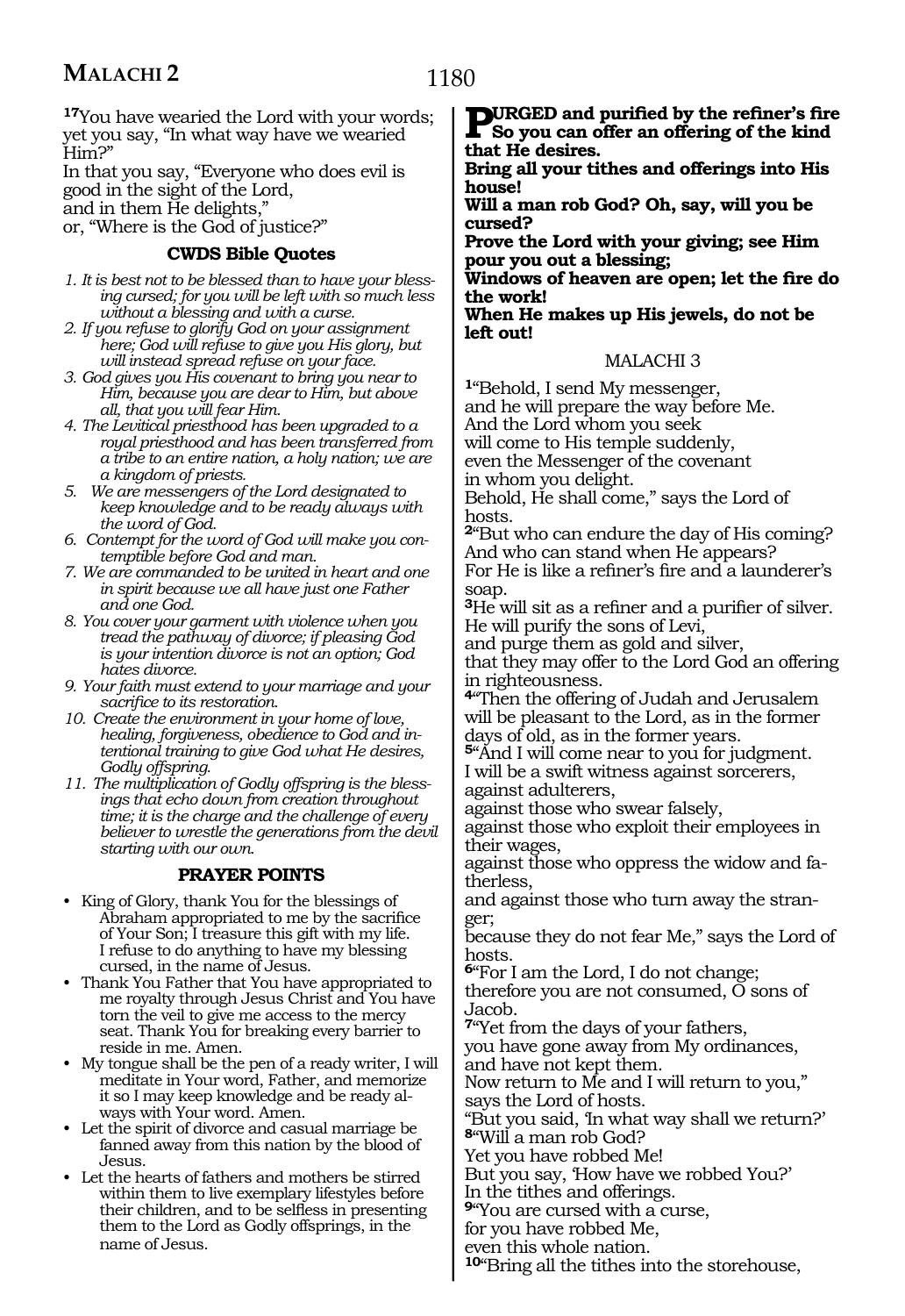## **MALACHI 3**

that there may be food in My house,

and prove Me now in this," says the Lord of hosts.

See if I will not open for you the windows of heaven

and pour out for you such blessing,

that you will not have room enough to receive it.

**<sup>11</sup>**"And I will rebuke the devourer for your sakes,

so that he will not destroy the fruits of your ground,

nor shall the vine cast her fruit in the field before the time," says the Lord of hosts;

**<sup>12</sup>**"and all nations will call you blessed,

for you will be a delightful land,"

says the Lord of hosts.

**<sup>13</sup>**"Your words have been strong against Me," says the Lord,

"yet you say, 'What have we spoken against You?'

**<sup>14</sup>**You have said, 'It is vain to serve God. What profit is it that we have kept His ordinances,

and that we have walked mournfully before the Lord of hosts?

**<sup>15</sup>**'So now we call the proud blessed,

for those who do wickedness are raised up; they tempt God and go free.'"

**<sup>16</sup>**Then those who feared the Lord spoke one to another,

and the Lord listened and He heard;

so a book of remembrance was written for a record before Him

for those who fear the Lord

and also who meditate on His name.

**<sup>17</sup>**"They shall be Mine," says the Lord of hosts, "on the day that I make them My jewels, and I will spare them,

as a man spares his own son who serves him. **<sup>18</sup>**"Then you shall again discern

between the righteous and the wicked,

between he who serves God and he who does not serve Him."

#### **CWDS Bible Quotes**

- *1. Believers are charged to urgently, sacrificially and selflessly announce the second coming of the Lord our delight, who is coming very soon; just as John did for His first coming.*
- *2. The Lord is the refiner's fire that cleanses and the soap that purifies and purges us so we may offer righteousness.*
- *3. The absence of the fear of the Lord is evidenced by adultery, sorcery, perjury and exploitation; the presence of the Lord's response will be swift and decisive.*
- *4. You are far from the Lord not because He has moved but because you have; He never changes nor moves.*
- *5. Robbing God is so nonsensical because He is allpowerful and all-knowing, yet many still blatantly do it and expect vindication.*
- *6. The tested and proven God invites you to put Him on trial and prove Him with your tithes and offering.*
- *7. God knows the tithes and offering will often be paid from the platform of need and sacrifice, but He never excuses it, instead He excuses Himself and for the first time invites man to prove Him.*
- *8. Tithes and offering is an invitation yet not an option, it is like the manna from heaven; you hold onto it or hoard it and it is cursed in your hands and springs worm. Nothing excuses your submission to God and dependence on Him; nothing excuses your total obedience to the instructions of God.*
- *9. Tithes and offering is heaven's provision for the work of the kingdom on earth; if taxes are not debatable, neither is it. Arm yourself with the mind-set and avoid the arrest of heaven's curse.*
- *10. Your open hands will secure your open heavens; your sacrificial release will plug your open holes.*
- *11. It is not how much you earn that determines your wealth and well-being but how much value you retain; the devourer is anything that causes waste and removes retention.*
- *12. It is an expensive lifestyle to have your expenses exceed your massive earnings. It is an expensive lifestyle to leave God out of your expenses, or rather, your obligation, since His portion is the voice that rebukes the devourer and brings balance and wealth retention.*
- *13. Fear the Lord and make Him your treasure and He will engrave you in His book of remembrance and make you His jewel.*
- *14. Love for the Lord and the love of the Lord distinguishes you among mankind.*

## **PRAYER POINTS**

- Father God, let the spirit of urgency regarding the second coming of Christ be impressed on the hearts of believers and spur the compulsion to witness. Amen.
- Holy Spirit let Your fire purify me. Lord Jesus, let Your blood wash me clean of all impurities. I want to offer righteousness only. Amen.
- Let the fear of the living God engulf this nation starting with the church, in the name of Jesus.
- Father, give me the faith to give sacrificially and to be generous to You at all times. Amen. Instruct my giving Lord and give me the wisdom and faith to obey, in the name of Jesus.
- King Jesus, I see Your hands open wide to accept my nails. I open my hands up wide to extend to You my sacrifice. Amen.
- Eternal Father, write my name in Your book of remembrance and give me the character of a jewel in Your sight. Amen.

### **The day comes, great and dreadful; Oh, what a day!**

#### **It shall burn as an oven all who do wickedly!**

**"I will send Elijah the prophet To turn the fathers' heart to the children!" And if you fear His name, Like the stubble you shall not burn away.**

**But to you the Sun of Righteousness shall rise with healing in His wings!**

## MALACHI 4

**<sup>1</sup>**"For behold, the day is coming, that shall burn like an oven, and all the proud, and all who do wickedly will